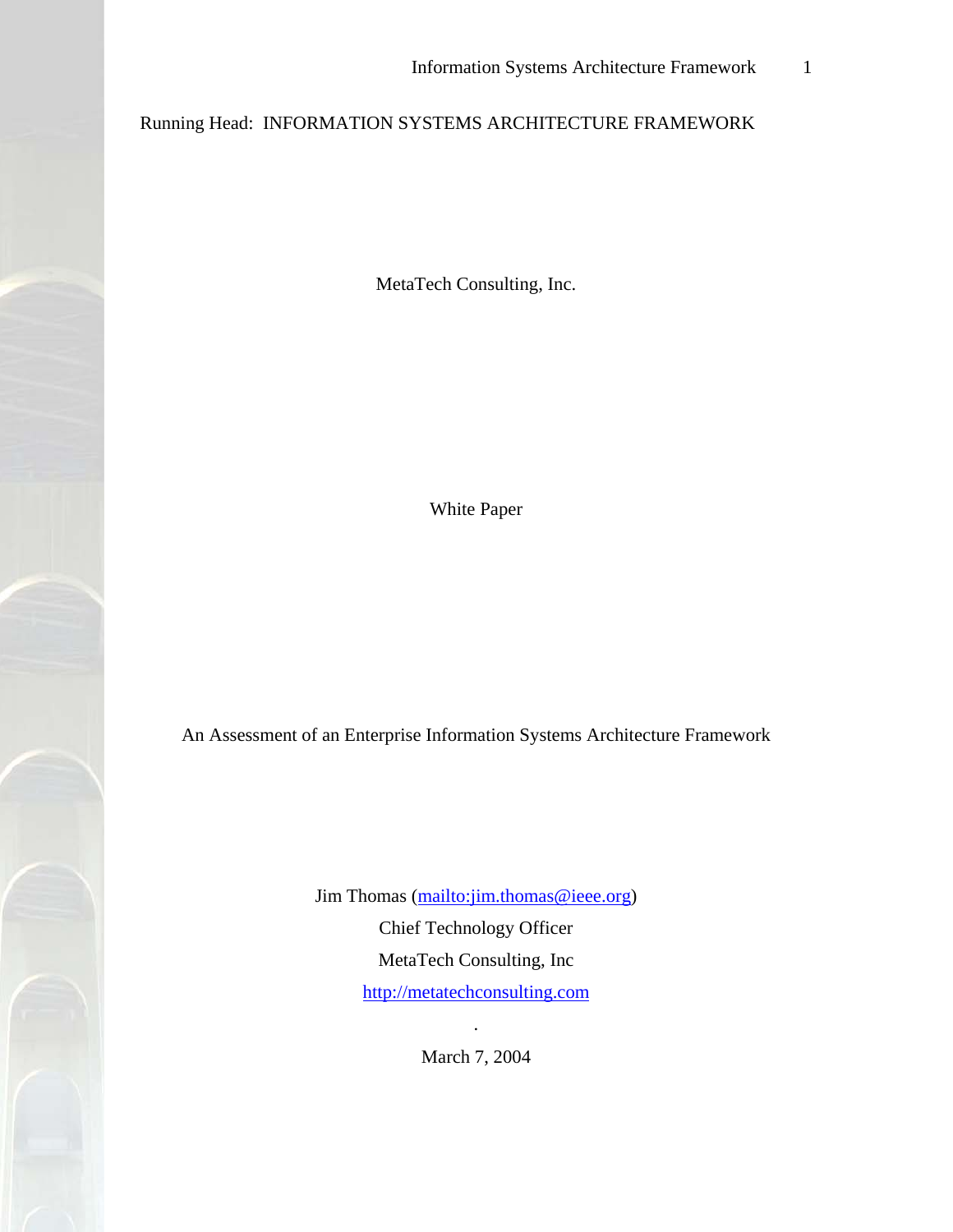## Abstract

<span id="page-1-0"></span>It is the purpose of this paper to provide an assessment of a framework for architecting a knowledge-based information system. It first distinguishes *architecture* from *engineering* for the purpose of distinguishing architectural artifacts, it then introduces information systems in general and knowledge-based information systems in particular, and it finally it presents a framework for assessment. The framework presented was assessed to be suitable and appropriate when architecting KBS systems.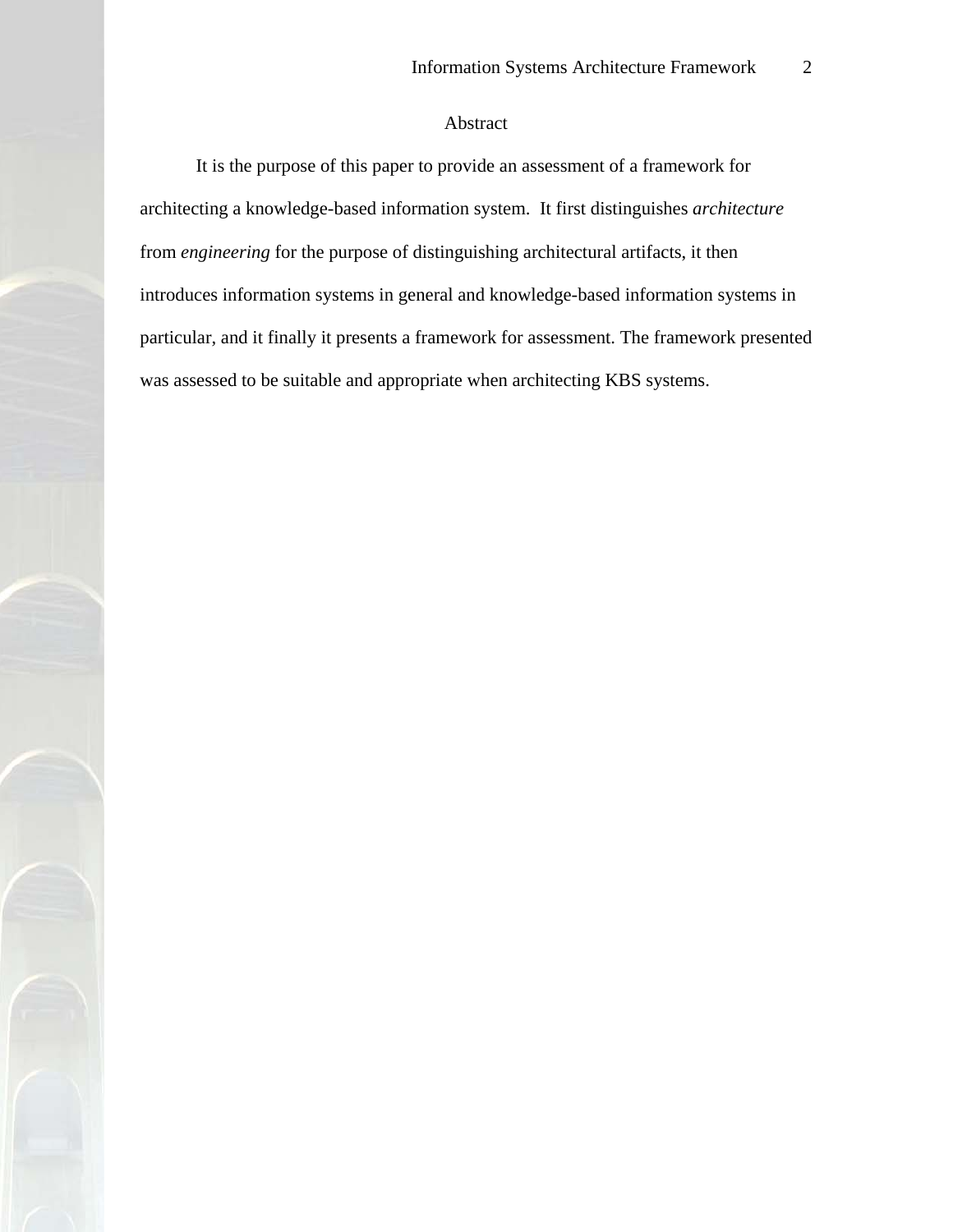## Table of Contents

<span id="page-2-0"></span>

| An Assessment of an Enterprise Information Systems Architecture Framework  4 |  |
|------------------------------------------------------------------------------|--|
|                                                                              |  |
|                                                                              |  |
|                                                                              |  |
|                                                                              |  |
|                                                                              |  |
|                                                                              |  |
|                                                                              |  |
|                                                                              |  |
|                                                                              |  |
|                                                                              |  |
|                                                                              |  |
|                                                                              |  |
|                                                                              |  |
|                                                                              |  |
|                                                                              |  |
|                                                                              |  |
|                                                                              |  |
|                                                                              |  |
|                                                                              |  |
|                                                                              |  |
|                                                                              |  |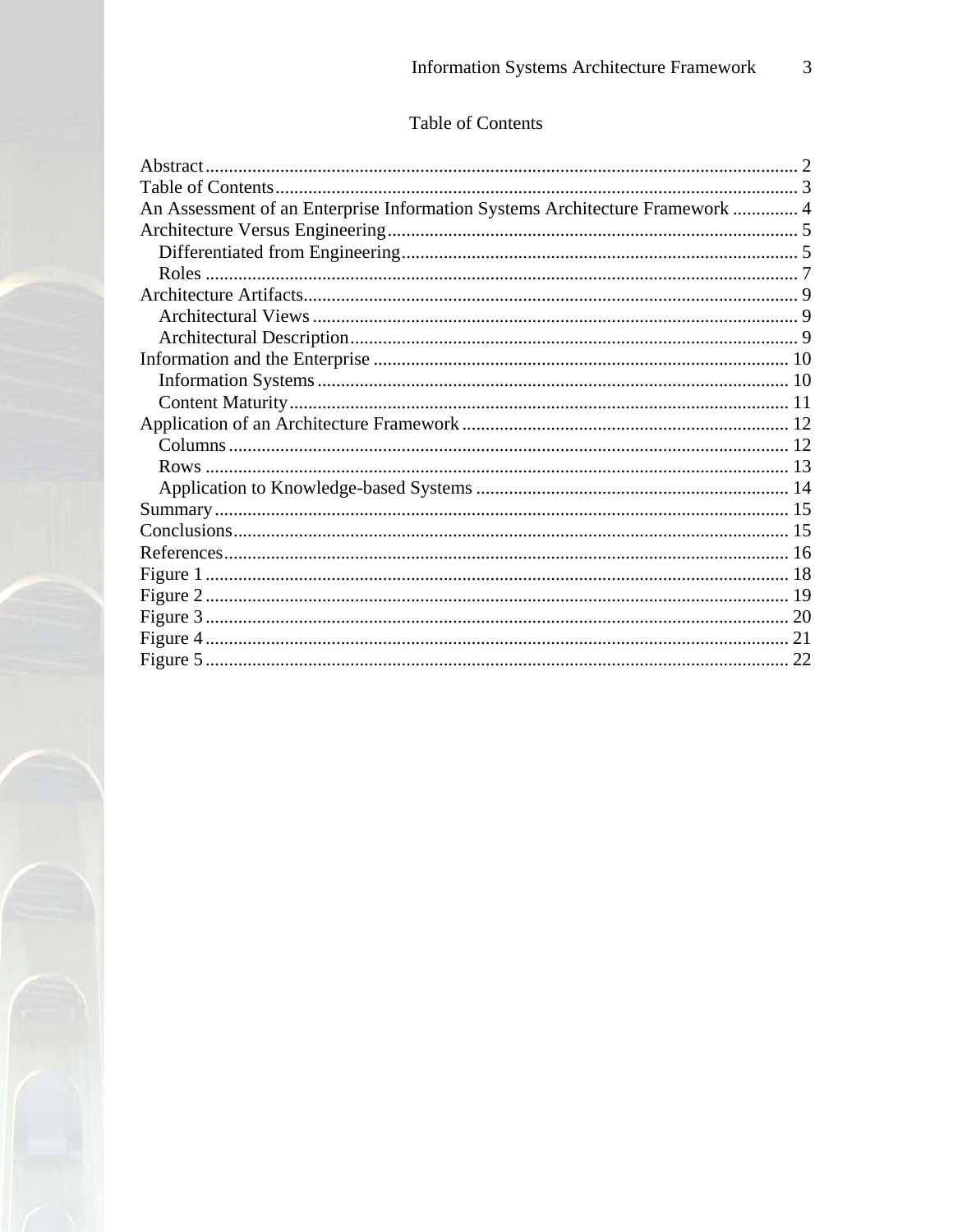An Assessment of an Enterprise Information Systems Architecture Framework

<span id="page-3-0"></span>It is the purpose of this paper to provide an assessment of framework for information systems architecture for architecting a knowledge-based information system. This is completed by first presenting the substantiating information on architecture discipline and its artifacts. It begins with an introduction to the Software Architecture discipline to support the necessary assertion that the artifacts generated through the architecture definition process are substantially different than through produced through Systems Engineering. This is followed by a relationship and interdependence of the roles of the practitioners of these disciplines. The discussion of architecture concludes with formal descriptions of architectural artifacts as supported by the Software Engineering Institute and the Institute of Electrical and Electronics Engineers (IEEE). Having established a sufficient context for the architectural processes, the paper continues by establishing the bounds of the remaining discussions by providing a brief foundation of Enterprise Information Systems. Specifically addressed within that discussion is the classification of different information systems as well as the classification of content within those systems by relative maturity and value. With all prerequisite discussions complete, the paper then introduces a commercial enterprise architecture framework. In the interest of brevity, this paper will not provide an extensive treatment of the framework - those interested in a deeper understanding of the subject are encouraged to read the referenced documentation. This paper will, however, substantiate the strengths and weaknesses of the framework as a construct for architecting modern information systems – specifically *knowledge-based system*. The paper concludes with an assessment of the suitability and appropriateness of the framework when architecting such systems.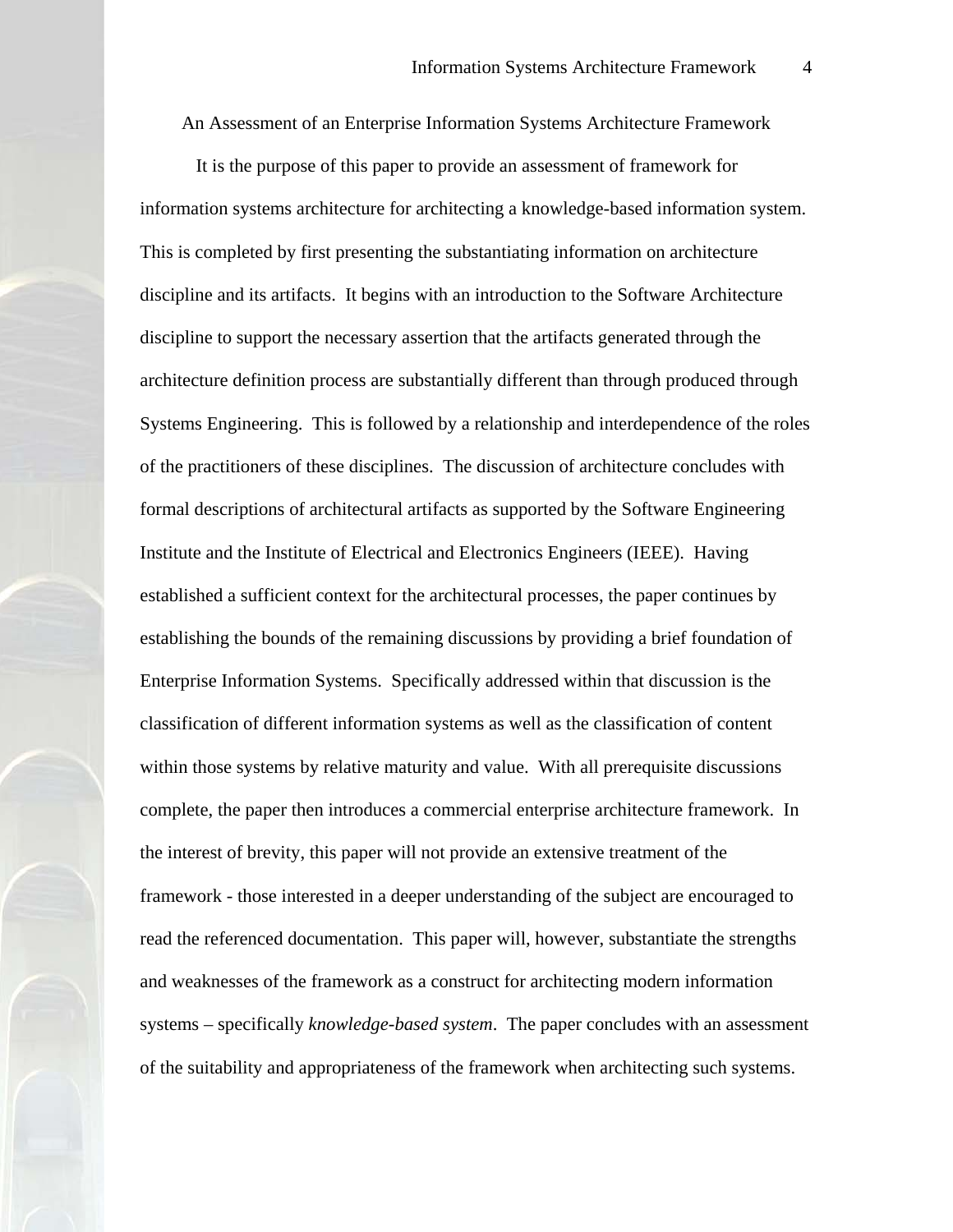## Architecture Versus Engineering

<span id="page-4-0"></span>The software industry undertakes efforts of striking magnitude and complexity with the best of intentions only to achieve total success on a fraction of the starts. The rate that technology continues to evolve easily surpasses any software development team's ability to assimilate it. Additionally, the complexity of the systems being built is such that it is simply not possible to manage all details of its creation in one's mind. Nearly a half-century ago it was realized that building software required the same discipline and rigor as had been applied in more traditional engineering fields for centuries. Simply adopting a metaphor does not resolve all the woes of an industry. The not-quite-perfect fit of the civil engineering metaphor has left the emerging software disciplines with not-quite-trivial issues that continue to plague them. Research on the discipline of Software Engineering and Software Architecture is ongoing and has been well documented by practitioners and researchers such as W. Maier, M. Shaw, F. Brooks, A. Bryant, and D. Garlan. Individually, and in combination, works by these authors have profoundly affected the maturation of Software Engineering and Software Architecture.

## *Differentiated from Engineering*

The foundation metaphor on which the software industry has evolved is based on construction. *Engineering,* a term lifted directly from the civil construction, has provided the discipline classifiers within the software industry. References to applications of this metaphor to the infant software discipline are present as far back as 1958 (Brooks, 1987). The language of the discipline has clearly accommodated the metaphor as typified by terms such as *requirements, specification, independent verification and validation, interfaces,* etc.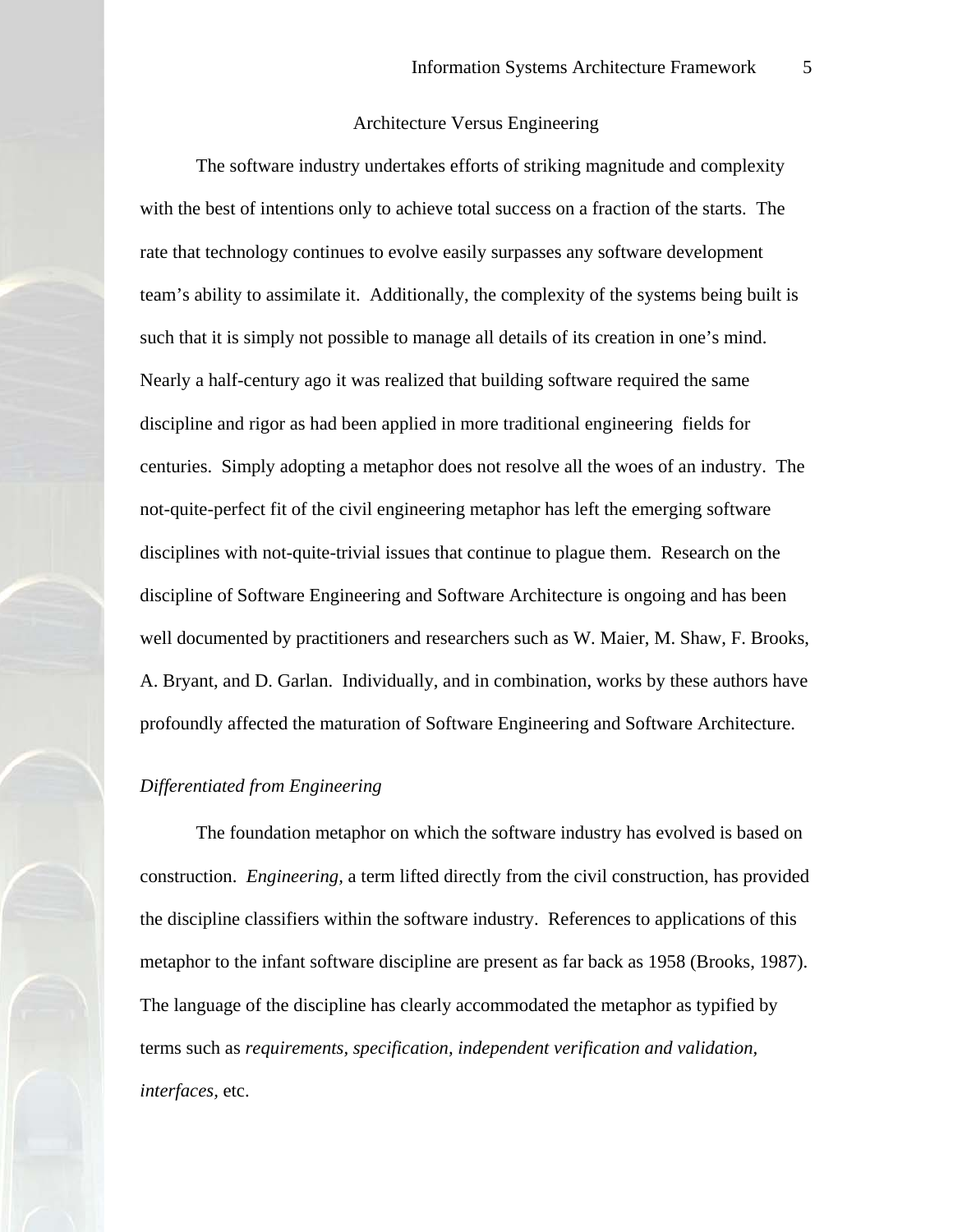*Architecture¸* a natural extension to *Engineering,* was first suggested for use as a classifier within the software industry in the early 1960s though it did not achieve general use until it was introduced at a 1969 NATO conference (Bryant, 2000). Though the term entered general use, only through its roots from the like-named civil discipline did it have general meaning. It was not until 2002 that consensus was achieved of the meaning of the term in the domain of software (Maier, Emery, & Hillard, 2001).

To support further discussion on the topic, it is necessary to make explicit the formal definitions of the relevant terms. Appreciation for the following terms will ensure a consistent context for subsequent analysis.

*Software Engineering.* The IEEE Standards Collection: Software Engineering (as cited by Pressman, 2001, p. 20) defines Software Engineering as "(1) The application of a systematic, disciplined, quantifiable approach to the development, operation, and maintenance or software: that is, the application of engineering to software. (2) The study of approaches as in (1)."

*Software Architecture.* In describing architecture as "a representation of overall structure, or a representation that captures the essential features of a system while masking the unimportant details", Maier (1996) likens systems architecture to civil architecture in that it communicates style, decoration, and patterns of organization. The IEEE Standards Collection: Software Engineering (as cited by Maier, 2001, p. 108) defines architecture as "the fundamental organization of a system embodied in its components, their relationships to each other and to the environment, and the principles guiding its design and evolution."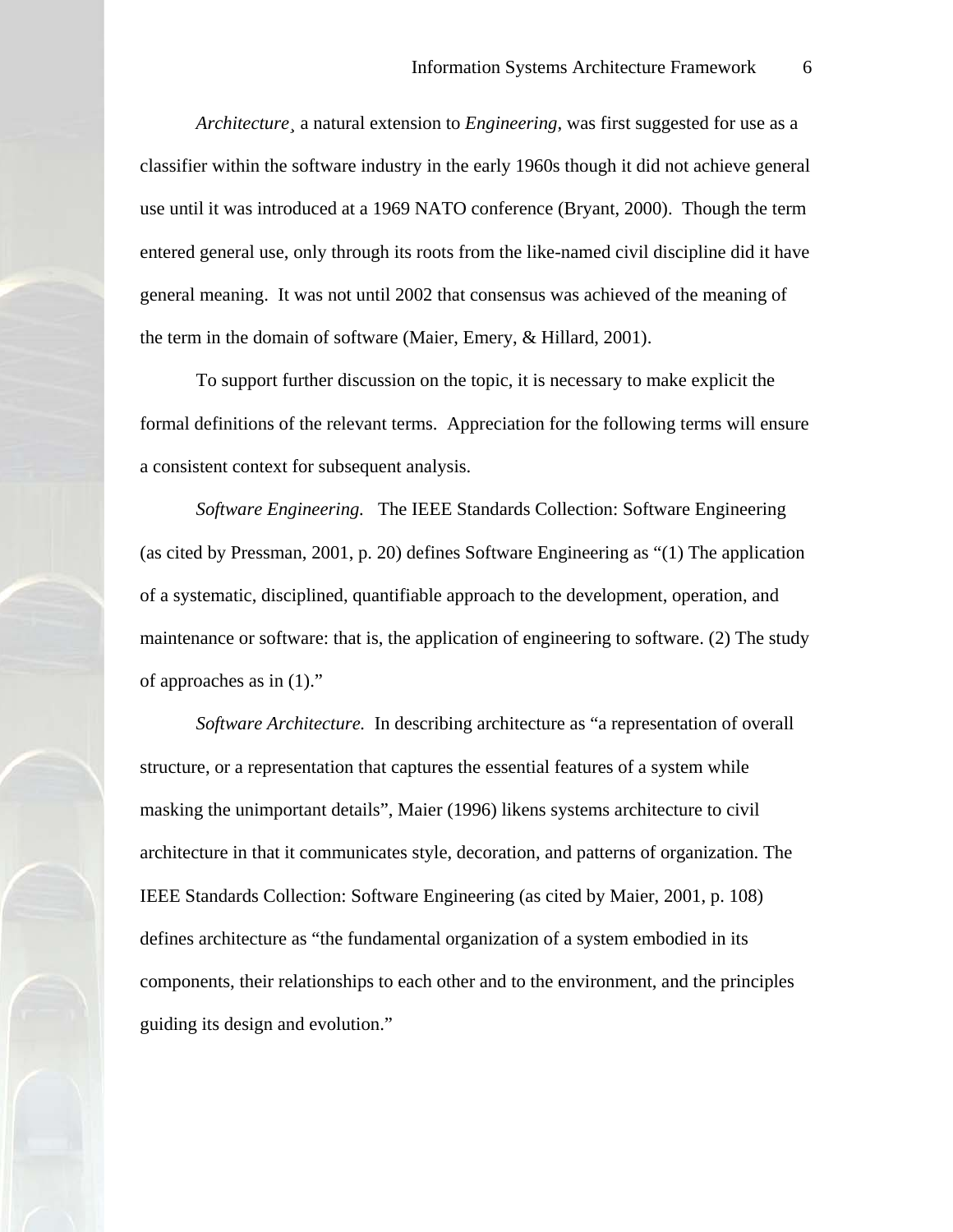<span id="page-6-0"></span>The preceding paragraph may be interpreted to say that architecture is design. Clements (n.d.) supports this generalization though he adds a caveat that aims to make clear that not all design is architecture. He distinguishes the two as follows:

The architect draws the boundary between architectural and nonarchitectural design by making those decisions that need to be bound in order for the system to meet its development, behavioral, and quality goals. (Decreeing what the modules are achieves modifiability, for example.) All other decisions can be left to downstream designers and implementers.

#### *Roles*

There is a tendency to attempt to partition the roles of architecture and engineering in such a way that there is clear distinction between them. While doing so makes it far easier to argue the need for the coexistence of the disciplines, it is not a desirable model. Rather, the roles of system engineer and system architect coexist on a single continuum that is on one end is quantitative and the other end is qualitative (Maier, 1996). An architect, being the trusted agent for the client, generally follows an inductive path to help articulate the objective capabilities of what is to be built. The architect produces one or more views that of the objective system, *architectural views*, that communicate to the engineer what is to be built and what is necessary to ensure customer satisfaction. The engineer, being concerned with quantifiable costs and then follows a deductive path by applying mathematics and hard science to achieve technical optimization in designing the objective system.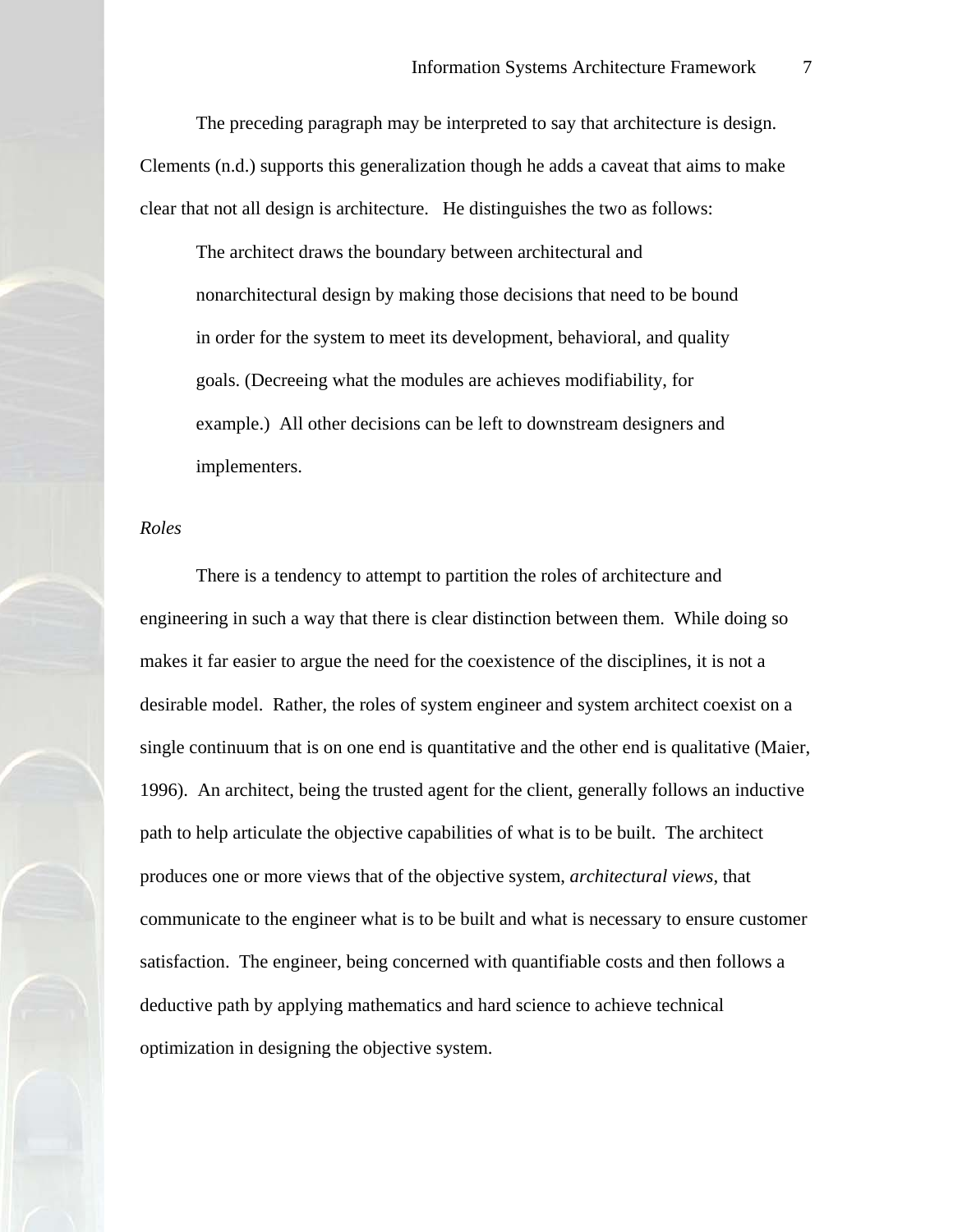The architect is active in the conceptualization, scoping, partitioning, specification, and certification of a system. Clients and engineers generally do not share a common vocabulary. Clients state requirements in terms of their business needs. Engineers require far more specificity before they can perform detailed design with the rigor mandated by their discipline. The architect must be able to interpret the client's business needs and translate them into high level specifications. She will capture the relevant details and represent them in architectural views that address each of the clients concerns. Multiple iterations will likely be needed to ensure that all of the scenarios that characterize the business needs are captured. The architect will partition the architectural components in what is believed to be the best configuration – this will generally be in accordance with well established architectural styles that have performance characteristics appropriate for the clients needs. Once complete, the architectural views are conveyed to the engineers such that they can translate them into specifications suitable for implementation. The architect continues her involvement to ensure the intent of the client's needs are given deference when any ambiguity in the specifications exist or when latitude exists for engineering or implementation trades. It is the architect, on behalf of the client, that is responsible certifying the design and resulting system satisfies the client's needs. Having done so, the architect will greatly increases the probability of ultimate acceptance by the client.

Furthermore, on the subject of increasing probability of success, Maier and Rechtin (2002) emphasize the necessity to have both absolute consistency and completeness of interface descriptions and a disciplined methodology when undertaking a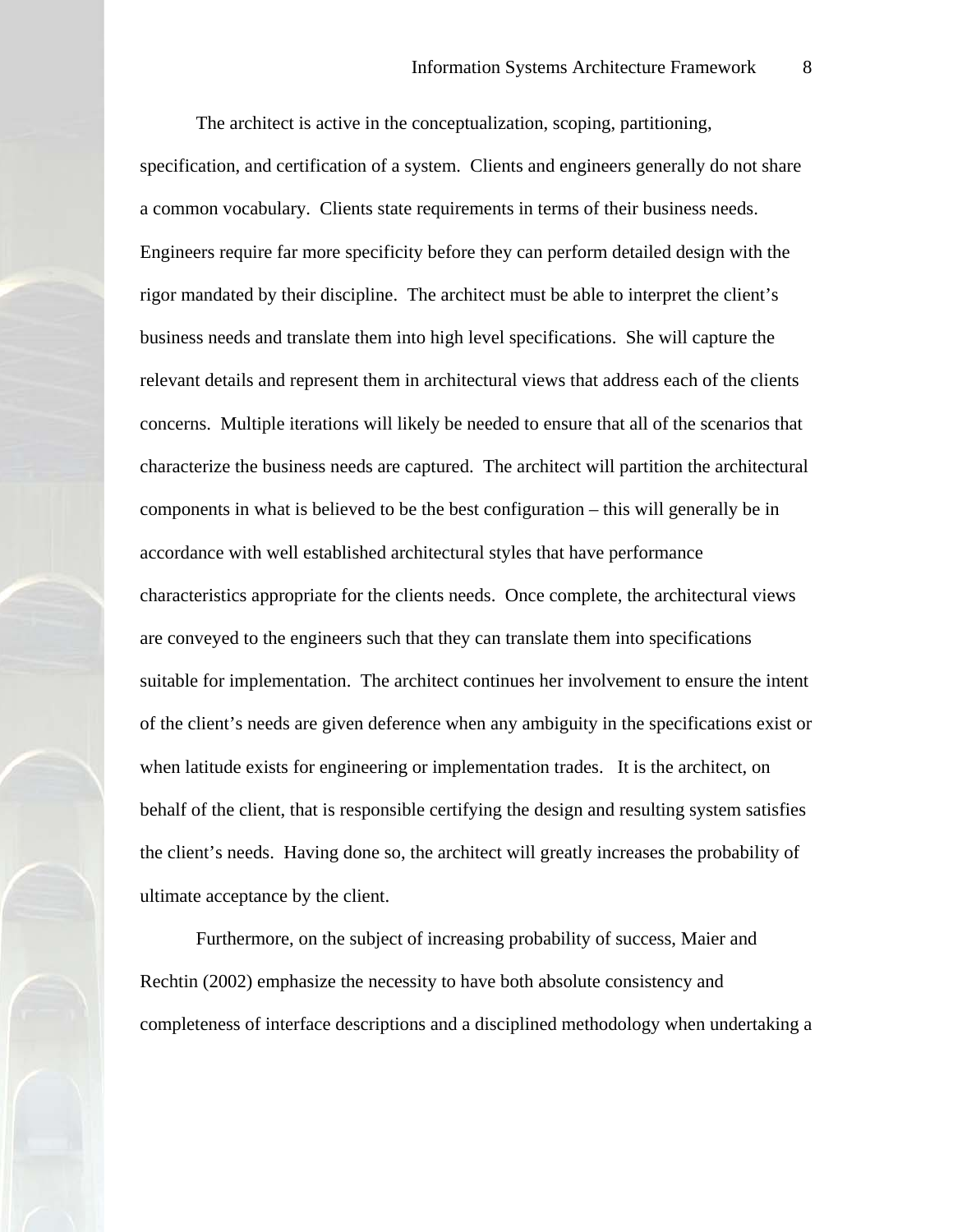<span id="page-8-0"></span>large, complex effort. Again, the architect is active throughout to lifecycle to provide the necessary consistency.

## Architecture Artifacts

The process of architecture exists for a number of purposes. One readily identifiable purpose is to generate some set of documentation that is meaningful to stakeholders. Clements et al. (2003, p. 301) summarize the relationship between the stakeholders and a number of architectural products, referred to as *architectural views*, in the chart represented in Figure 1. Though it is beyond the cope of this paper to characterize each of the architectural artifacts individually, a characterization of the artifacts as a whole is provided presently.

## *Architectural Views*

The IEEE Standards Collection: Software Engineering (as cited by Maier, 2001, p. 108) defines architectural views as "a collection of models that represent one aspect of an entire system." Such a model is relevant only to the system being defined. It does not provide a generalization suitable across multiple systems.

#### *Architectural Description*

Maier (2001, p. 108) describes an architectural description as "a concrete artifact" that communicates the architecture. The IEEE Standard 1471 places normative requirements of these artifacts. These descriptions, contained in one or more *architectural views*, must specify the systems stakeholders and address their architectural concerns including: (a) functionality, (b) performance, (c) security, and (d) feasibility.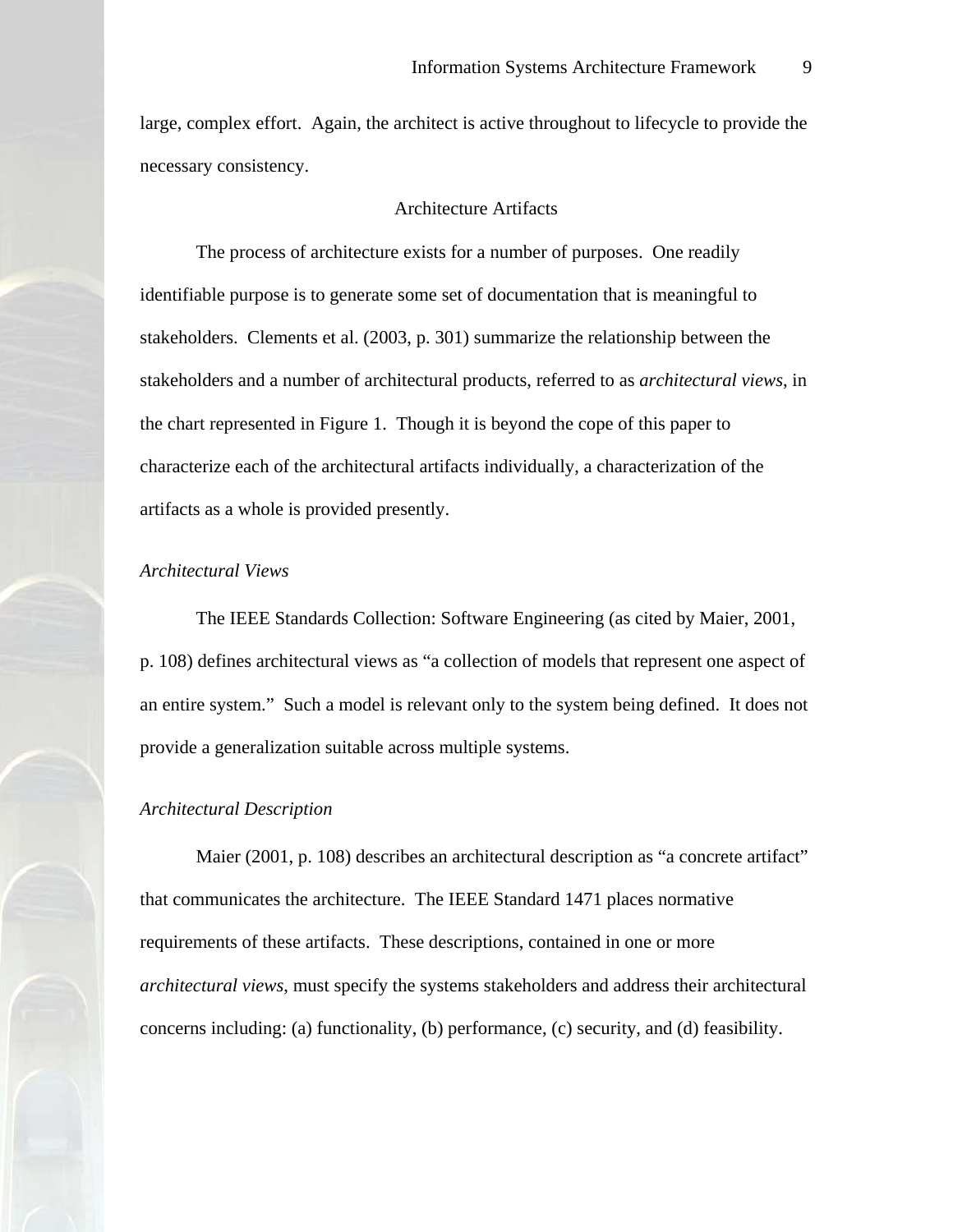<span id="page-9-0"></span>Additionally, an architectural description must make explicit the rational for making key architectural decisions.

### Information and the Enterprise

The term *Enterprise Information System* has emerged only within the last decade and still has not achieved general use within the system engineering vernacular as evident in its continued absence from most prominent texts on the subject. It has, however, become well enough established to warrant a international conference with sponsorship from such organizations as the *Association for Computing Machinery*, the *American Association of Artificial Intelligence*, and the *Institute of Electronics, Information and Communication Engineers.* These organizations will, with others, host the 6<sup>th</sup> Annual Conference on Enterprise Information Systems in April of this year. The convergence of energies in the field has furthered the drive toward more powerful and capable information systems with ever increasing value to the host enterprises. The following paragraphs introduce several classes of information systems as they have emerged in the past few decades. These classes of systems have matured at differing rates an in a nonsequential fashion.

## *Information Systems*

Through the last decade of the  $20<sup>th</sup>$  century, six types of information systems were well understood (Lauden & Lauden, 1998). These system classes were a) *Transaction Processing Systems (TPS)*, b) *Office Automation Systems (OAS)*, c) *Knowledge Work Systems (KWS)*, d) *Decision Support Systems(DSS)*, e) *Management Information Systems (MIS)*, and f) *Executive Support Systems (ESS).* A graphical representation of the application of these systems is provided in Figure 2 and a chart of each system type is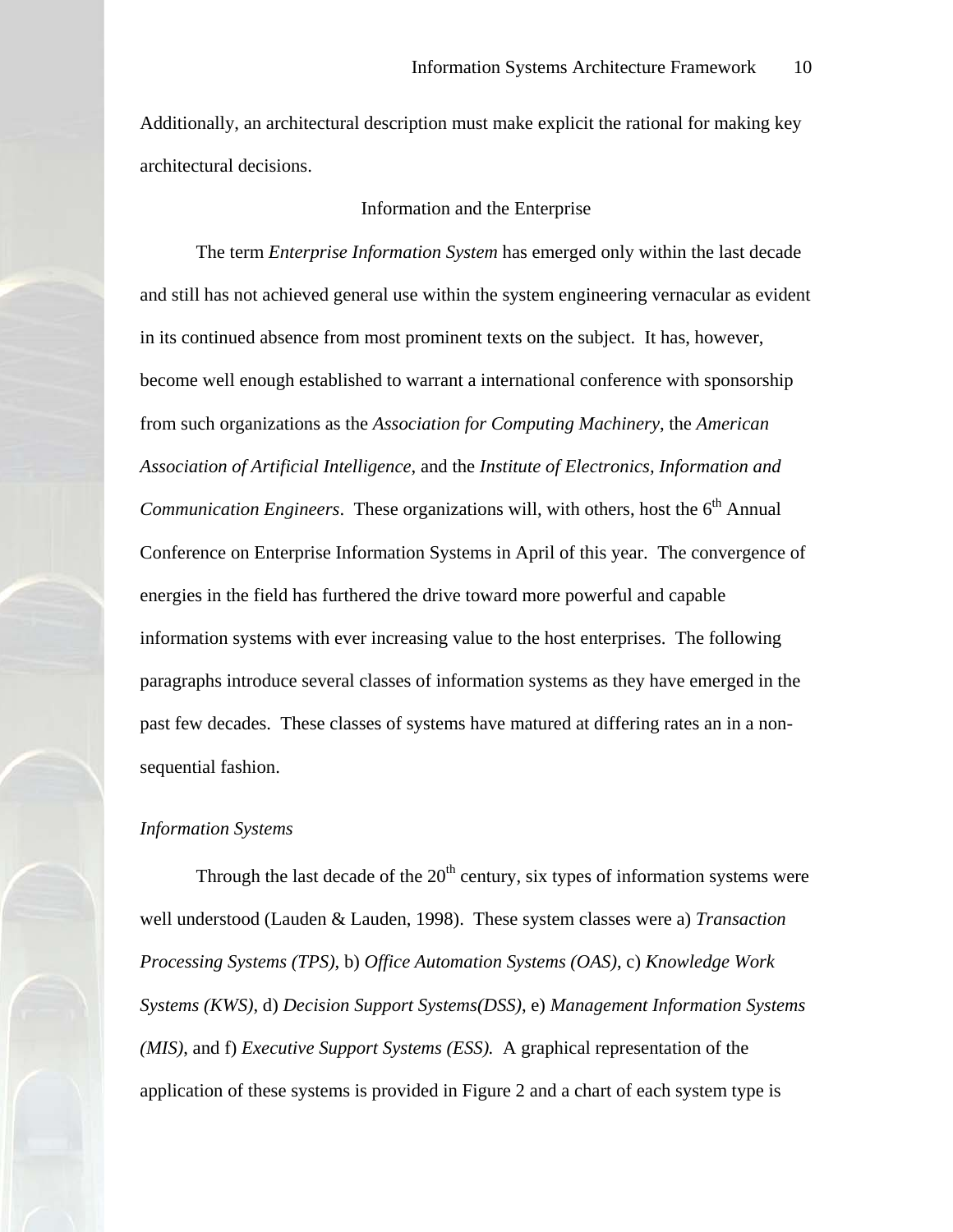<span id="page-10-0"></span>represented in Figure 3. *Knowledge-based systems (KBS)* systems, also called *expert systems*, began emerging in the mid 1980's to address a desire to produce intelligent systems that leveraged rules that embody corporate knowledge together with inference engines to automate decision making activities. Challenges, such as those outlined by Swartout (1996), impeded development of these systems and many became disillusioned with the potential viability of the system. Efforts to build effective KBSs continue today with activities to establish development methodologies, produce ontologies and other constructs necessary for the operation of inference engines, and to mature the tools and techniques for capturing the knowledge and expertise of domain experts.

#### *Content Maturity*

There exists a natural hierarchy of the maturity of *content* that is known by the moniker *DIKW Hierarchy*. The earliest modern characterization of the concept was provided by Harland (1982) and was embodied in a cartoon (Figure 4) that identifies a) *information*, b) *knowledge*, and c) *wisdom*. Harland attributes the foundation of this hierarchy to the T.S. Eliot titled *The Rock*. It is unclear at what point the model was extended to recognize *data* as an identifiable layer of the hierarchy, but Ackoff (1989) extends the model further to also include *understanding.*

Information systems have matured over the years to satisfy requirements within the topmost levels of the DIKW hierarchy (e.g. knowledge and wisdom). *Transaction Processing Systems* principally concern themselves with the *data* layer while *Office Automation Systems* deal with the *information* layer. *Knowledge Work Systems* are associated with the *knowledge* layer of the model and *Decision Support Systems, Management Information Systems*, and *Executive Support Systems* are all related with the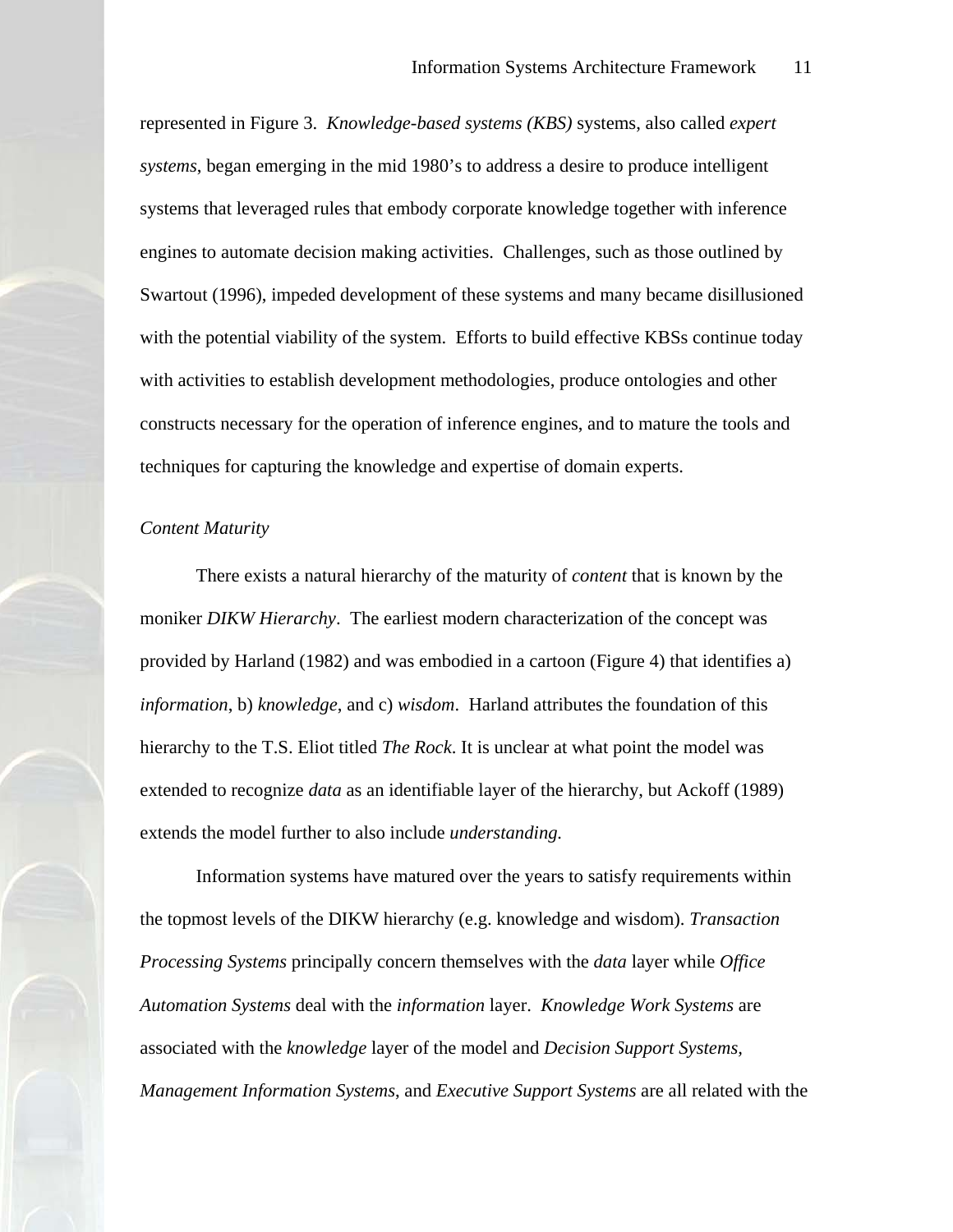<span id="page-11-0"></span>*understanding* layer. It is the objective of those designing the *Knowledge-based Systems*  and *Expert Systems* to address the *knowledge* layer of the model.

Application of an Architecture Framework

Zachman (1987) presented a framework for Information Systems Architecture that proposed three categories of concerns and six levels of detail for each. This, he represented in a 3x5 matrix that provided a high level model to guide development. His framework was *descriptive* rather than *prescriptive*. That is, each cell of the matrix describe the products that might be developed rather than prescribing precisely what those products must be. It was his expectation (Sowa  $& Zachman$ , 1992) that his framework would be used with, rather than replace, the other programming tools, techniques, and methodologies common to the development of software systems. By 1992, the model had been extended from three to six columns resulting in the 30 cell matrix commonly used today. Figure 5 depicts the framework matrix as it exists today. The following brief paragraphs will describe the columns and rows of the framework as characterized by Sowa and Zachman (1992).

## *Columns*

Each column of the model represents a different type of abstraction, or different ways to describe the real world.

*Data.* This column, from the original model, shows what entities are involved. The content of this column is identified by questions asking "What".

*Function.* This column, from the original model, shows what functions are performed on the associated data. The content of this column is identified by questions asking "How".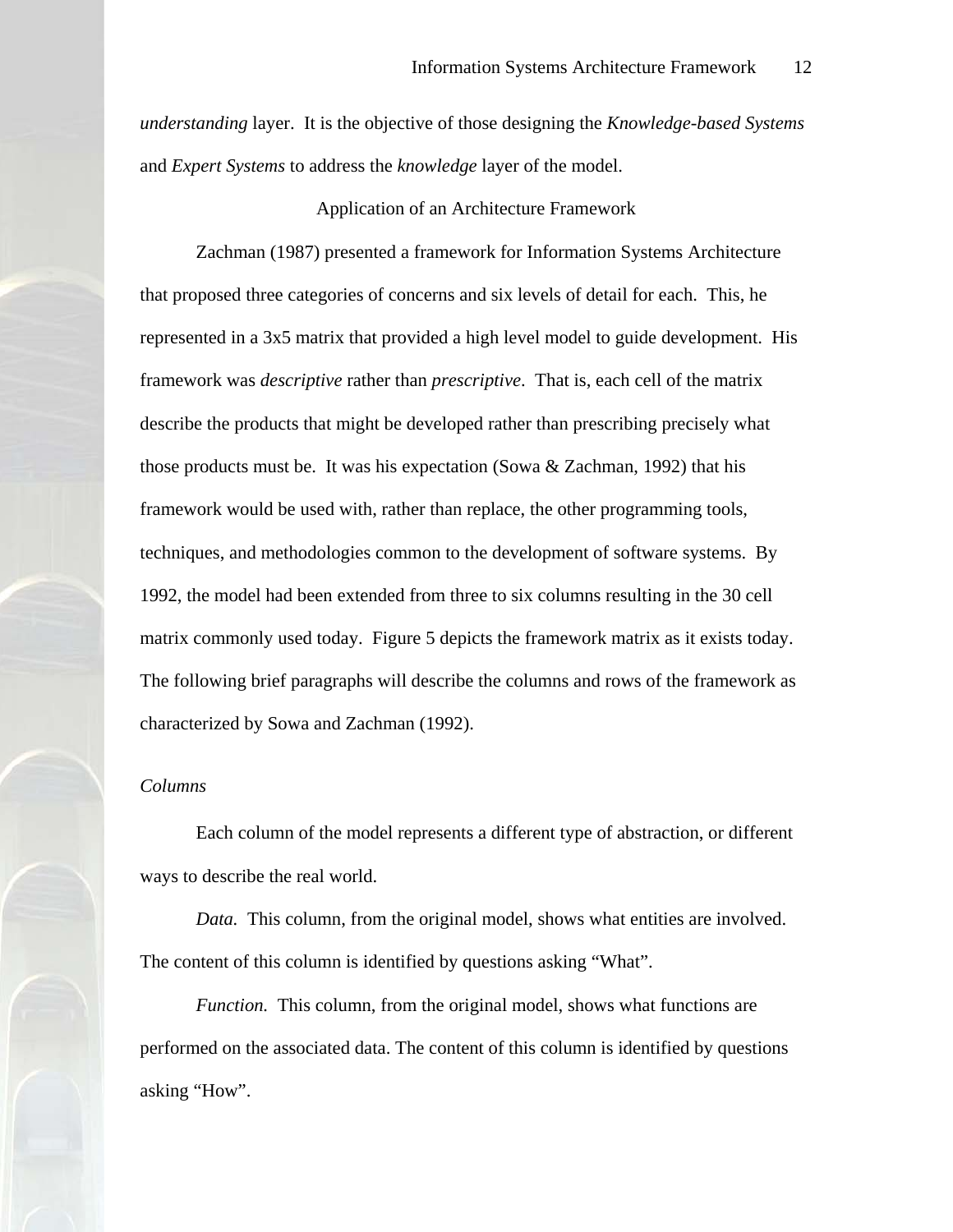<span id="page-12-0"></span>*Network.* This column, from the original model, shows the location and interconnections between the elements of the system. The content of this column is identified by questions asking "Where".

*People.* This column, in the extended model, is used to represent the real-world people or organizational entities concerned with functions. The content of this column is identified by questions asking "Who".

*Time.* This column, in the extended model, is concerned with the temporal issues of the functions of the system. The content of this column is identified by questions asking "When".

*Motivation.* This column, in the extended model, captures the rational for why functions occur. The content of this column is identified by questions asking "Why".

*Rows* 

Each row of the model represents a specific perspective, set of constraints, or level of abstraction to be applied to each column.

*Scope.* This row represents the perspective of the planners view and represents external constrains (e.g. financial). The cells of this row make explicit the context for the information system.

*Enterprise model* or *Business model.* This row represents the owners view and corresponds to the policy and usage constraints meaningful to the system. The cells of this row make explicit the conceptual model meaningful to the information system.

*System model.* This row represents the designers view and corresponds to the operational and structural constraints meaningful to the system. The cells of this row make explicit the logical model meaningful to the information system.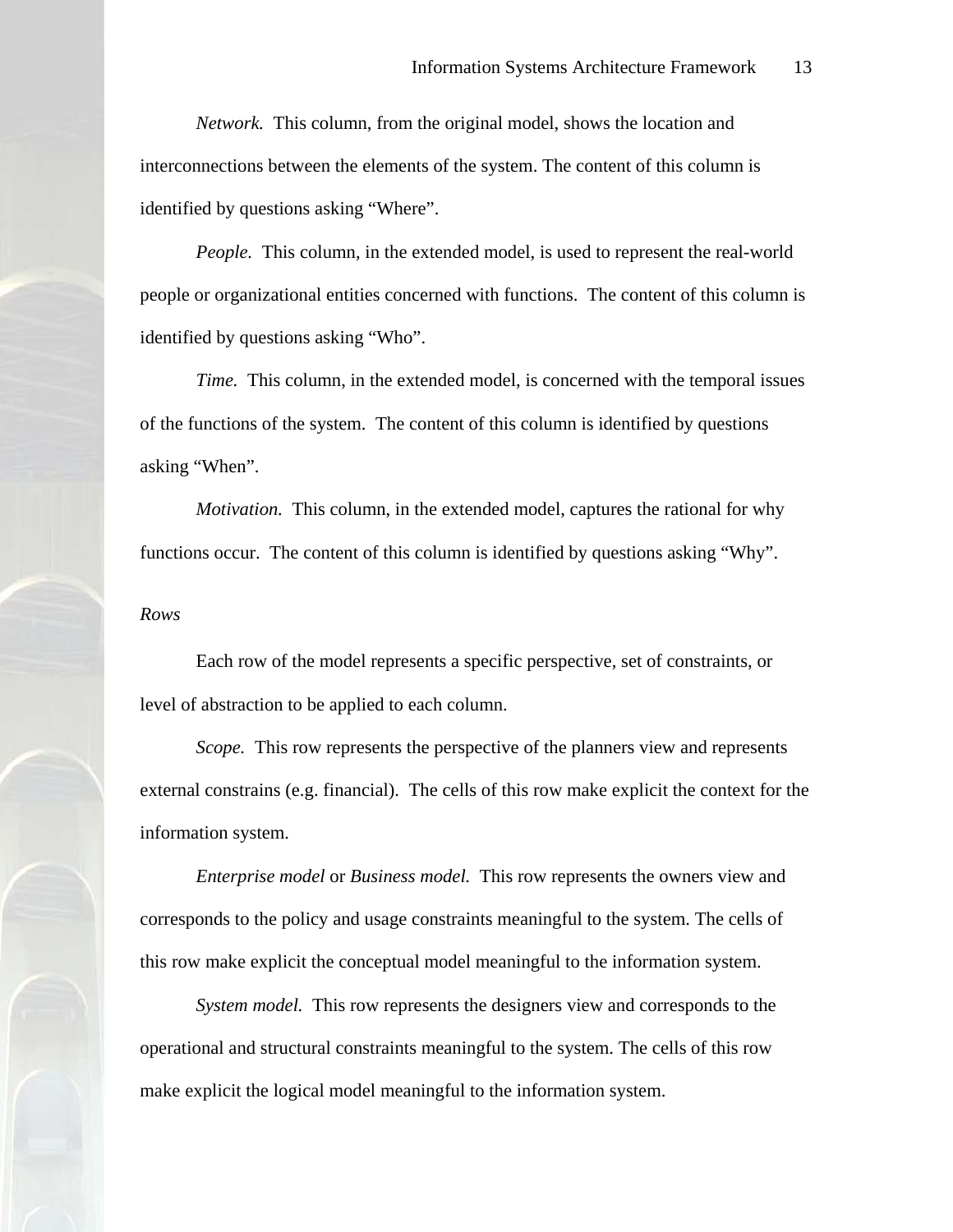<span id="page-13-0"></span>*Technology model.* This row represents the builders view and corresponds to the technological constraints meaningful to the system. The cells of this row make explicit the physical model meaningful to the information system.

*Detailed representations* or *Out-of-context views.* This row represents the subcontractors view and corresponds to the constraints meaningful to the system though unrelated to the system itself. The cells of this row make explicit the physical model meaningful to the information system.

#### *Application to Knowledge-based Systems*

With respect to the Zachman Framework, Knowledge-based Systems (KBS) differ from other information systems mostly in the *Business Model* and *System Model*  rows and also in the *Data, Function, and Motivation* columns. Though definition of the six cells that fall in the intersections of these rows and columns are important for all types of information systems, KBS required strong conceptual and logical models of the entities and processes as well as the relationships between each. While models of literal entities and generalizations of those entities will generally suffice for other systems, greater abstraction is necessary for KBS. Also, the most meaningful abstractions in a KBS will include the motivating factors that are frequently unnecessary for other information systems. The logical and conceptual models are constructed, in part, of ontological information – criteria for distinguishing types of things and their relationship. While this degree of ontological information is certainly necessary for KBS, it is not wholly sufficient. Deeper ontological information, referred to as an *Upper Ontology* is necessary to bridge content for separate domains (e.g. weather information and handling characteristics of an automobile). While our minds are capable of relating this disparate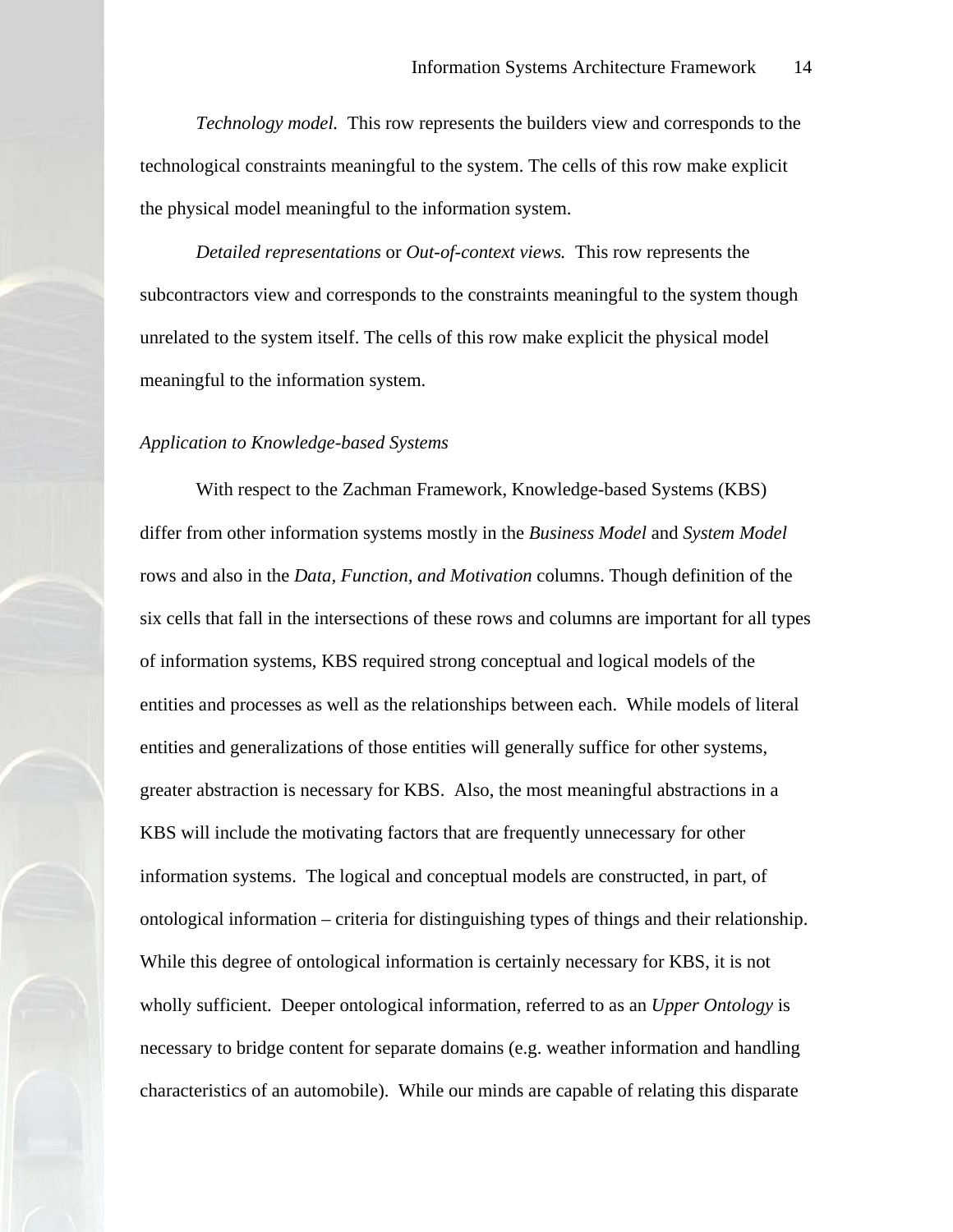<span id="page-14-0"></span>information within a few fractions of a second, few manmade information systems are capable of synthesizing those relationships given any amount of time without an explicit ontology. An interesting collection of KBS projects, many of which indicate the importance of the ontology by including the term in the projects name, can be found at <http://www.cs.utexas.edu/users/mfkb/related.html>.

## Summary

This paper has presented a discussion of a candidate architecture framework for information systems. It began by distinguishing *architecture* from *engineering* for the purpose of distinguishing architectural artifacts. An introduction to information systems was then provided to allow the author to distinguish between the different types of information systems. This was necessary as only the KBS was of concern for the assessment. The Zachman Framework for Information Systems Architecture was presented with sufficient detail to support an assessment of the Framework in terms of its suitability and appropriateness when architecting KBS systems.

#### Conclusions

The Zachman Framework for Information Systems Architecture captures well the concepts of DIKW Hierarchy and, thus, it does accommodate the entities are the level necessary to produce a robust KBS. Rather than extending the model (e.g. adding additional rows or column) to satisfy the unique demands of KBS development, the artifacts described by the Framework must simply be developed to a greater degree of completeness. The Framework is well suited for use when architecting KBS systems though the practitioner must give deference to need for the ontology to be captured sufficiently well.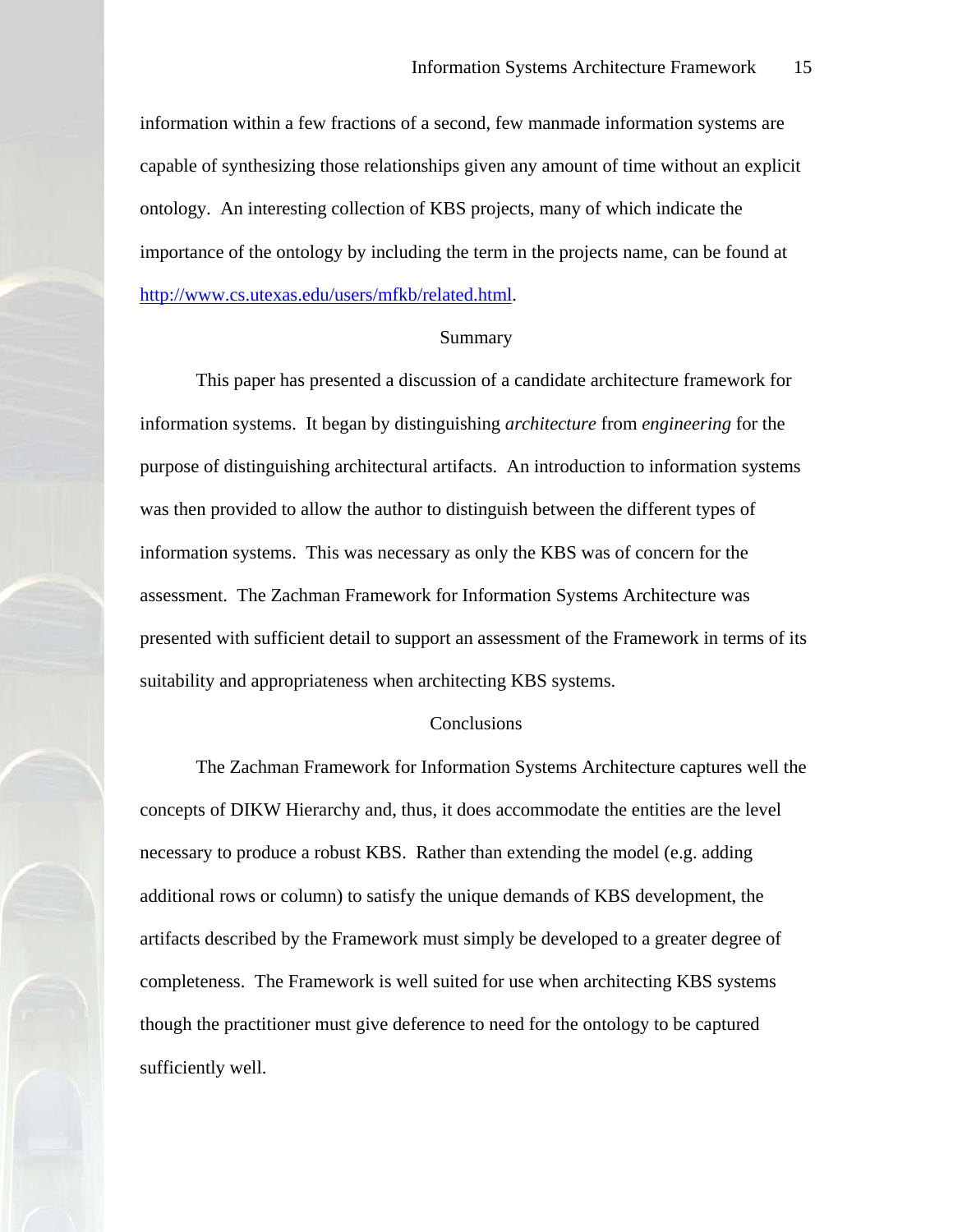### References

- <span id="page-15-0"></span>Ackoff, R. L., (1989). From Data to Wisdom. *Journal of Applies Systems Analysis*, Volume 16, 1989 p 3-9.
- Brooks, F. P. (1987, April). No silver bullet: Essences and accidents of software engineering. *IEEE Computer*, 10-19.
- Bryant, A. (2000). *It's engineering Jim….but not as we know it: Software engineering solution to the software crisis, or part of the problem?* Proceedings, 22nd international conference on Software engineering, 77-86. ACM Press New York, NY, USA.
- Clements, P., Bachmann, F., Bass, L., Garlan, D., Ivers, J., Little, R., Nord, R., & Stafford, J. (2003). *Documenting software architecture: Views and beyond.* Addison-Wesley, New York.
- Clements, S. (n.d.). What's the difference between architecture and design? Essays on Software Architecture. Retrieved July 26, 2003 from <http://www.sei.cmu.edu/architecture/essays.htm>
- Harland, C., (1982). Information as Resource. *The Futuris*t, December 1982 p 34-39.
- Lauden, K. C. & Lauden, J. P. (1998). *Management Information Systems: New approaches to organization & technology (5th ed.).* Prentice-Hall, Upper Saddle River, New Jersey 07458.
- Maier, M. W. (1996, October). Developments in System Architecting. *2nd IEEE International Conference on Engineering of Complex Computer Systems*, 139 – 142.
- Maier, M. W., (2001, April) Software architecture: Introducing IEEE standard 1471. *Computer*, 107-109.
- Maier, W.M. & Rechtin, E. (2002). *The art of systems architecting (2nd ed.*). CRC Press LLC., Boca Raton, FL, 33431.
- Pressman, R. S. (2001). *Software engineering: A practitioner's approach (5th ed*.). McGraw-Hill, New York, NY, 10020.
- Sowa, J. F., (1992). Extending and formalizing the framework for information systems architecture. *IBM Systems Journal* 26 (3), 590 - 616.
- Swartout, B. (1996). Future Directions in Knowledge Based Systems. *ACM Computing Surveys.* Retrieved 7 March, 2004 from [http://80-](http://80-portal.acm.org.ezproxy.umuc.edu/ft_gateway.cfm?id=63340&type=pdf&coll=portal&dl=ACM&CFID=18780400&CFTOKEN=57173684)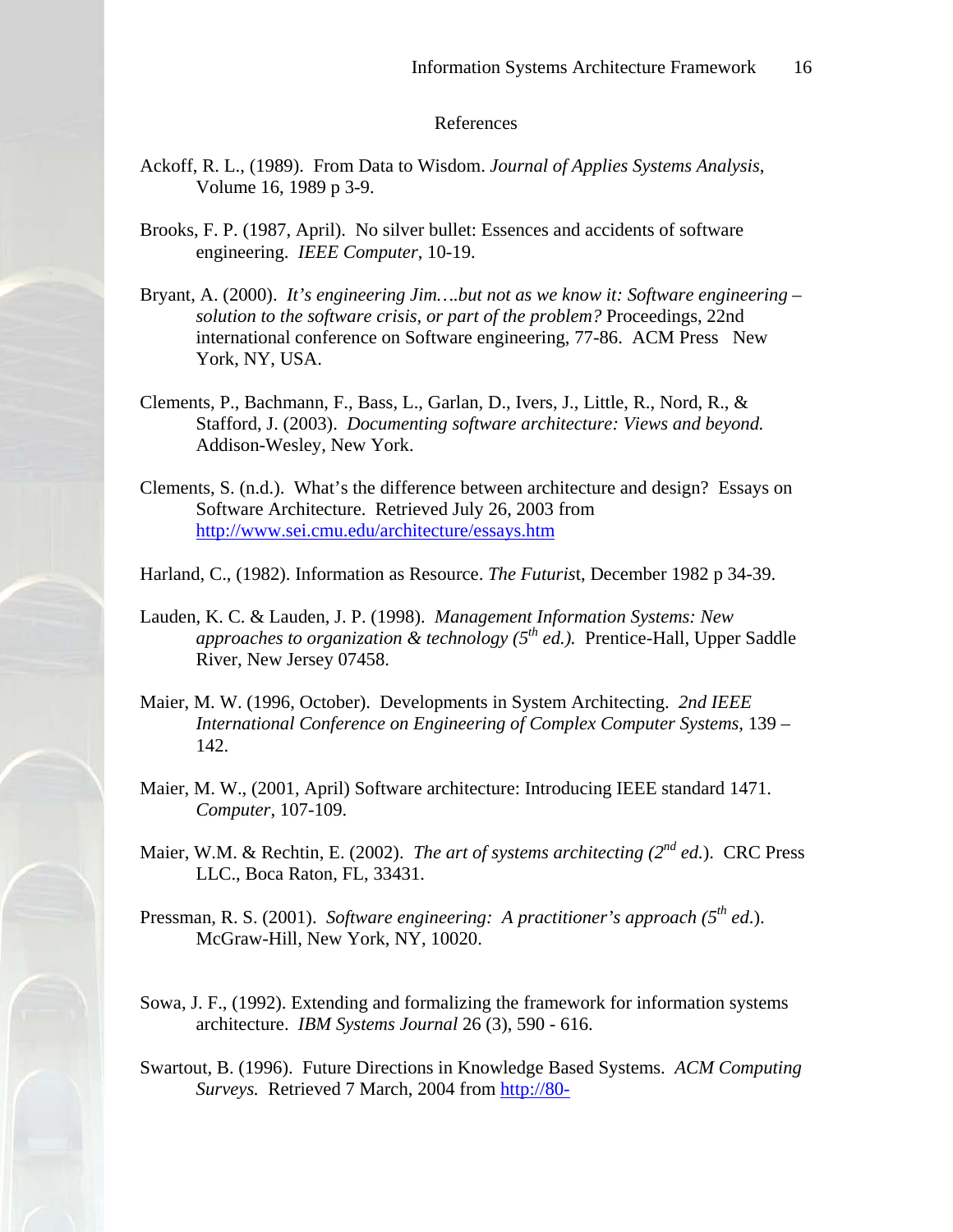[portal.acm.org.ezproxy.umuc.edu/ft\\_gateway.cfm?id=63340&type=pdf&coll=por](http://80-portal.acm.org.ezproxy.umuc.edu/ft_gateway.cfm?id=63340&type=pdf&coll=portal&dl=ACM&CFID=18780400&CFTOKEN=57173684) tal&dl=ACM&CFID=18780400&CFTOKEN=57173684.

Zachman, J. A., (1987). A framework for information systems architecture. *IBM Systems Journal* 31 (3), 554 – 470.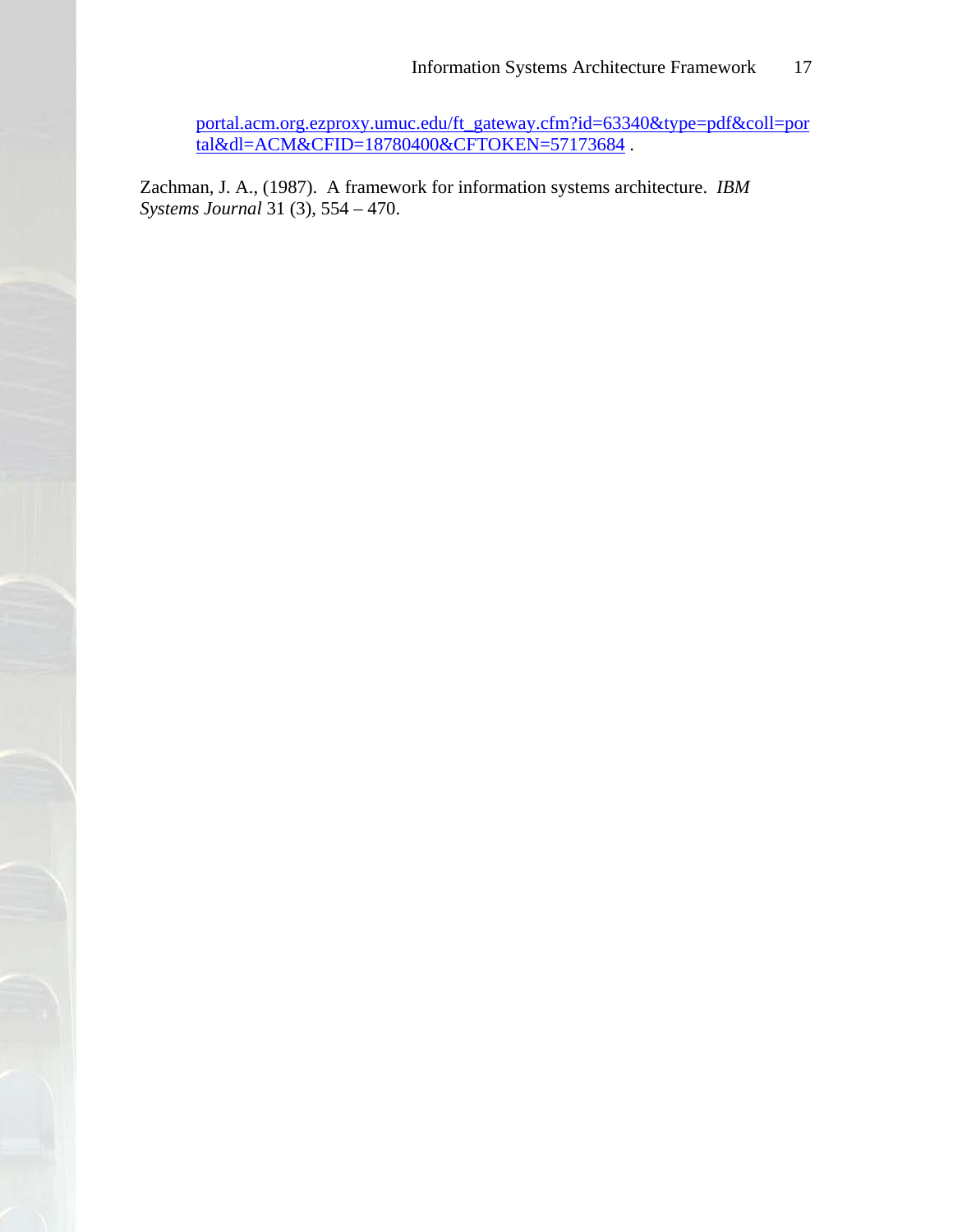<span id="page-17-0"></span>

| <b>Stakeholder</b>                     | <b>Module Views</b> |             |                     | C&C<br><b>Views</b> | <b>Allocation Views</b> |                 | Other                    |                         |                                 |                                 |                                           |                            |                                   |                                          |
|----------------------------------------|---------------------|-------------|---------------------|---------------------|-------------------------|-----------------|--------------------------|-------------------------|---------------------------------|---------------------------------|-------------------------------------------|----------------------------|-----------------------------------|------------------------------------------|
|                                        | Decom-<br>position  | <b>Uses</b> | General-<br>ization | Layered             | <b>Various</b>          | Deploy-<br>ment | Imple-<br>menta-<br>tion | Work<br>Assign-<br>ment | Interface<br>Specifi-<br>cation | <b>Context</b><br>Dia-<br>grams | <b>Mapping</b><br>between<br><b>Views</b> | Variabil-<br>ity<br>Guides | <b>Analysis</b><br><b>Results</b> | <b>Rationale</b><br>and Con-<br>straints |
| Project manager                        | S                   | S           |                     | S                   |                         | d               |                          | d                       |                                 | $\circ$                         |                                           |                            |                                   | S                                        |
| Member of<br>development<br>team       | d                   | d           | d                   | d                   | d                       | S               | S                        |                         | d                               | d                               | d                                         | d                          |                                   | S                                        |
| <b>Tester and</b><br>integrater        | d                   | d           | d                   | d                   | $\rm s$                 | S               | S                        |                         | d                               | d                               | S                                         | d                          |                                   | $\mathbf S$                              |
| Designer of<br>other systems           |                     |             |                     |                     |                         |                 |                          |                         | d                               | $\circ$                         |                                           |                            |                                   |                                          |
| Maintainer                             | d                   | d           | d                   | d                   | d                       | S               | s                        |                         | d                               | d                               | d                                         | d                          |                                   | d                                        |
| Product line<br>application<br>builder | d                   | d           | s                   | $\circ$             | S                       | S               | $\mathbb S$              |                         | s                               | d                               | $\mathbb S$                               | d                          |                                   | S                                        |
| Customer                               |                     |             |                     |                     |                         | $\circ$         |                          | $\circ$                 |                                 | $\circ$                         |                                           |                            | s                                 |                                          |
| End user                               |                     |             |                     |                     | s                       | S               |                          |                         |                                 |                                 |                                           |                            | $\mathbb S$                       |                                          |
| Analyst                                | d                   | d           | s                   | d                   | S                       | d               |                          |                         | d                               | d                               |                                           | s                          | d                                 | s                                        |
| Infrastructure<br>support<br>personnel | s                   | S           |                     |                     |                         | S               | d                        |                         |                                 |                                 |                                           | S                          |                                   |                                          |
| New stakeholder                        | ×                   | X           | x                   | X                   | X                       | X               | x                        | x                       | X                               | X                               | x                                         | x                          | x                                 | x                                        |
| Current and<br>future architect        | d                   | d           | d                   | d                   | d                       | d               | $\mathbb S$              | s                       | d                               | d                               | d                                         | d                          | d                                 | d                                        |

Figure 1. Summary of Documentation Needs (Clements et al., 2003, p. 301)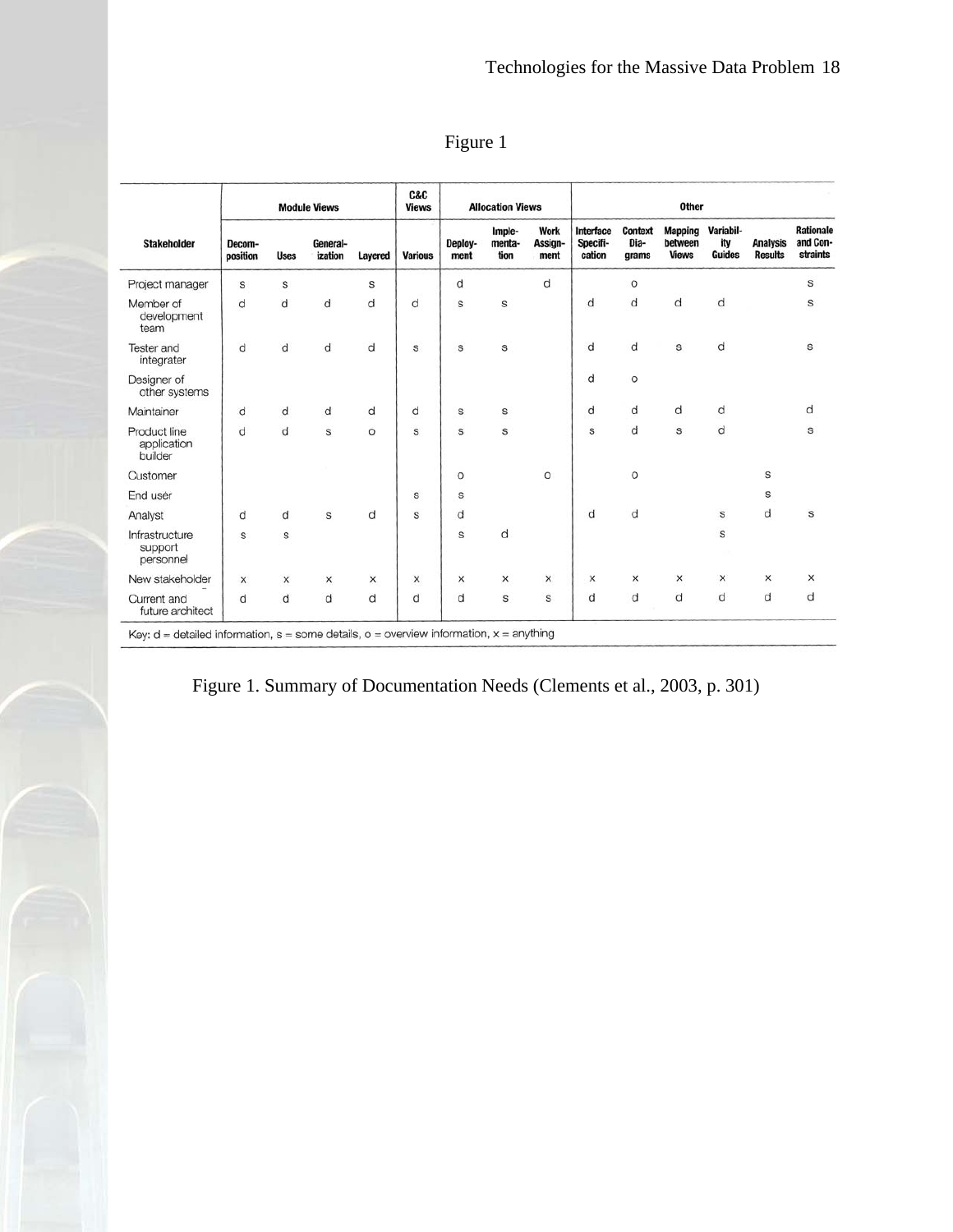# Figure 2

<span id="page-18-0"></span>

| <b>TYPES OF SYSTEMS</b>                               |                                 |                             |                                          |                                 | <b>Strategic-Level Systems</b>                        |                                   |                                   |                                   |  |  |
|-------------------------------------------------------|---------------------------------|-----------------------------|------------------------------------------|---------------------------------|-------------------------------------------------------|-----------------------------------|-----------------------------------|-----------------------------------|--|--|
| <b>Executive</b><br><b>Support Systems (ESS)</b>      |                                 |                             | $5 - year$<br>sales trend<br>forecasting | $5 - year$<br>operating<br>plan | 5-year<br>budget<br>forecasting                       | Profit<br>planning                | <b>Manpower</b><br>planning       |                                   |  |  |
|                                                       | <b>Management-Level Systems</b> |                             |                                          |                                 |                                                       |                                   |                                   |                                   |  |  |
| <b>Management</b><br><b>Information Systems (MIS)</b> |                                 | <b>Sales</b>                | management                               | Inventory<br>control            | Annual<br>budgeting                                   | Capital<br>investment analysis    |                                   | <b>Relocation</b><br>analysis     |  |  |
| Decision-<br><b>Support Systems (DSS)</b>             |                                 |                             | Sales region<br>analysis                 | Production<br>scheduling        | Cost<br>analysis                                      | Pricing/profitability<br>analysis |                                   | Contract cost<br>analysis         |  |  |
|                                                       |                                 |                             |                                          |                                 | <b>Knowledge-Level Systems</b>                        |                                   |                                   |                                   |  |  |
| Knowledge<br><b>Work Systems (KWS)</b>                |                                 | Engineering<br>workstations |                                          | Graphics<br>workstations        |                                                       |                                   | <b>Managerial</b><br>workstations |                                   |  |  |
| Office<br><b>Automation Systems (OAS)</b>             |                                 | Word                        | processing                               |                                 | Image<br>storage                                      |                                   |                                   | Electronic<br>calendars           |  |  |
|                                                       |                                 |                             |                                          |                                 | <b>Operational-Level Systems</b>                      |                                   |                                   |                                   |  |  |
|                                                       |                                 |                             | Machine control                          |                                 | Securities trading                                    | Payroll                           |                                   | Compensation                      |  |  |
| <b>Transaction</b>                                    | Order tracking                  |                             | <b>Plant scheduling</b>                  |                                 |                                                       | Accounts payable                  |                                   | <b>Training &amp; development</b> |  |  |
| <b>Processing Systems</b><br>(TPS)                    | Order processing                |                             | control                                  |                                 | Material movement Cash management Accounts receivable |                                   |                                   | Employee record keeping           |  |  |
|                                                       | Sales and<br><b>Marketing</b>   |                             | <b>Manufacturing</b>                     |                                 | <b>Finance</b>                                        |                                   | <b>Accounting</b>                 | <b>Human</b><br><b>Resources</b>  |  |  |

Figure 2. Types of Information Systems (Lauden & Lauden, 1998, p. 39).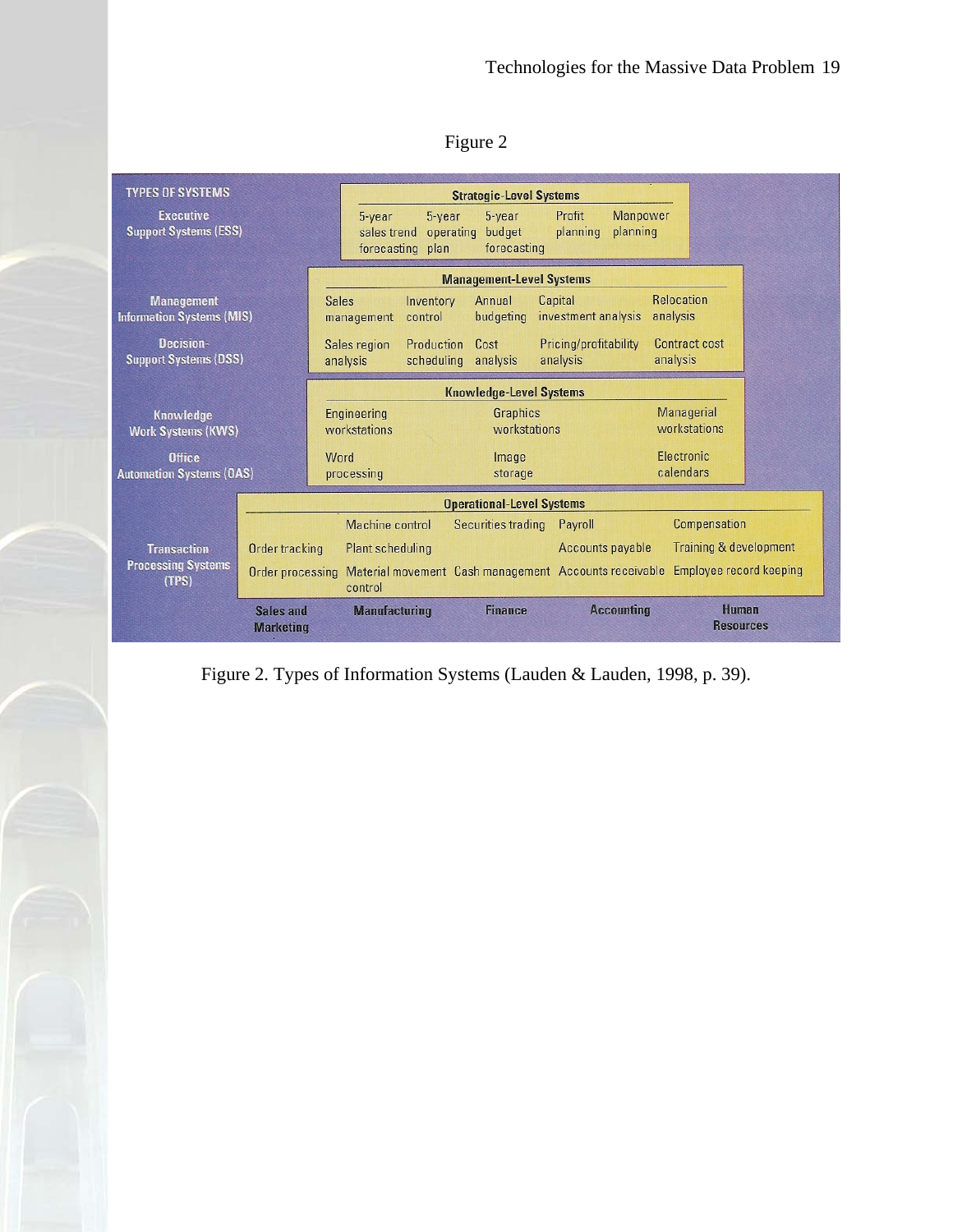<span id="page-19-0"></span>

| <b>Type of System</b> | <b>Information Inputs</b>                                                                     | Processing                                               | <b>Information Outputs</b>                                     | <b>Users</b>                         |
|-----------------------|-----------------------------------------------------------------------------------------------|----------------------------------------------------------|----------------------------------------------------------------|--------------------------------------|
| <b>ESS</b>            | Aggregate data;<br>external, internal                                                         | Graphics; simulations;<br>interactive                    | Projections; responses<br>to queries                           | Senior managers                      |
| <b>DSS</b>            | Low-volume data or<br>massive databases<br>optimized for data<br>analysis; analytic<br>models | Interactive;<br>simulations, analysis                    | Special reports;<br>decision analyses;<br>responses to queries | Professionals; staff<br>managers     |
| <b>MIS</b>            | Summary transaction<br>data; high-volume<br>data; simple models                               | Routine reports; simple<br>models; low-level<br>analysis | Summary and<br>exception reports                               | Middle managers                      |
| <b>KWS</b>            | Design specifications;<br>knowledge base                                                      | Modeling; simulations                                    | Models; graphics                                               | Professionals;<br>technical staff    |
| OAS                   | Documents; schedules                                                                          | Document manage-<br>ment; scheduling;<br>communication   | Documents; schedules;<br>mail                                  | Clerical workers                     |
| <b>TPS</b>            | Transactions; events                                                                          | Sorting; listing;<br>merging; updating                   | Detailed reports; lists;<br>summaries                          | Operations personnel;<br>supervisors |

# Figure 3

Figure 3. Information Systems Characteristics (Lauden & Lauden, 1998, p. 40)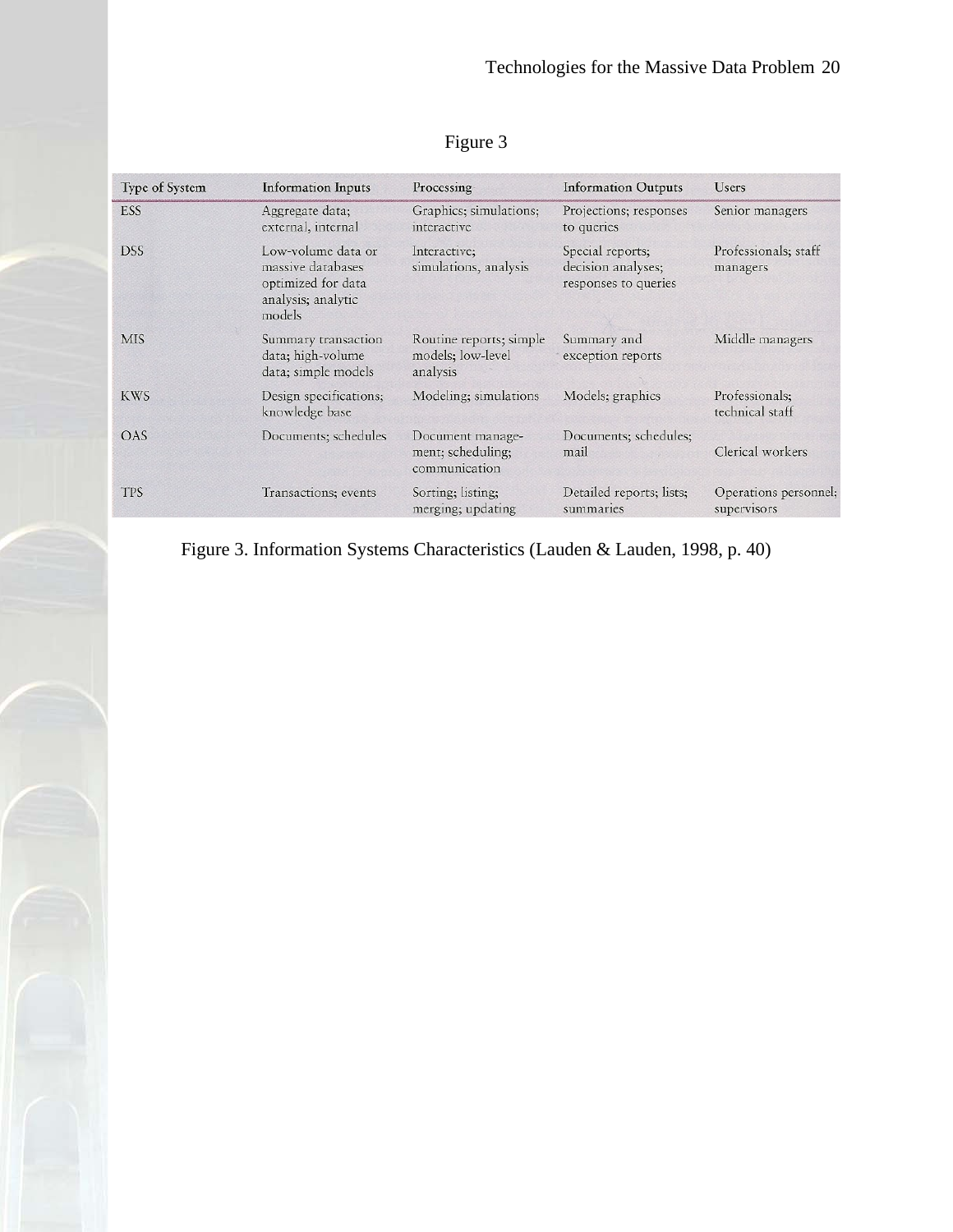Figure 4

<span id="page-20-0"></span>

Figure 4. Information, Knowledge, Wisdom (Harland, 1982)